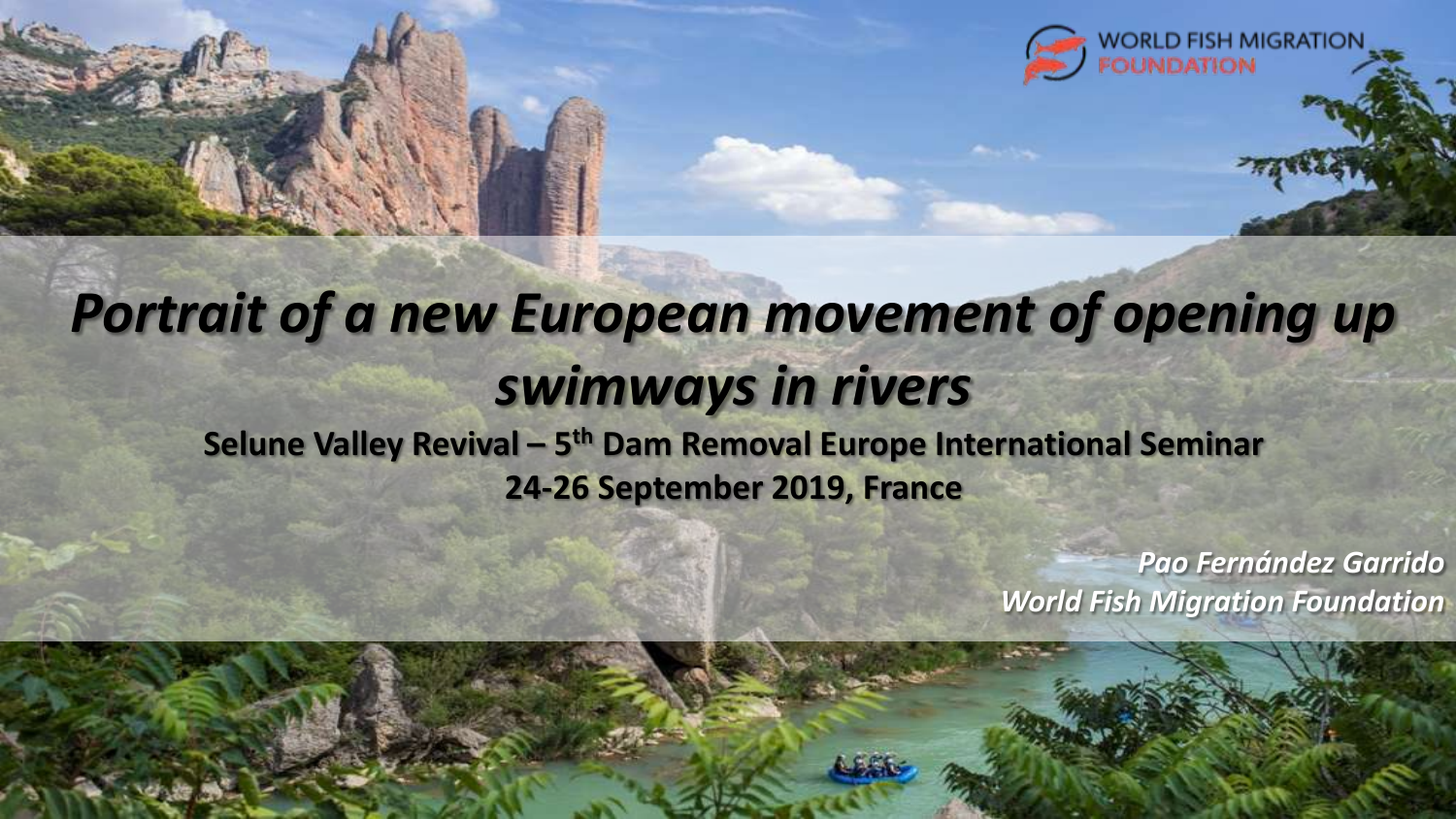

#### **WORLD FISH MIGATION FOUNDATION**

- **World Fish Migration Day (WFMD) [www.worldfishmigrationday.com](http://www.worldfishmigrationday.com/)**
- **Dam Removal Europe (DRE) [www.damremoval.eu](http://www.damremoval.eu/)**



• **Adaptive Management of Barriers in European Rivers (AMBER)**

**[http://amber.international](http://amber.international/)**

• **From Sea to Source 2.0** 

**[www.fromseatosource.com](http://www.fromseatosource.com/)**

• **Swimway Posters [www.swimway.org](http://www.swimway.org/)**





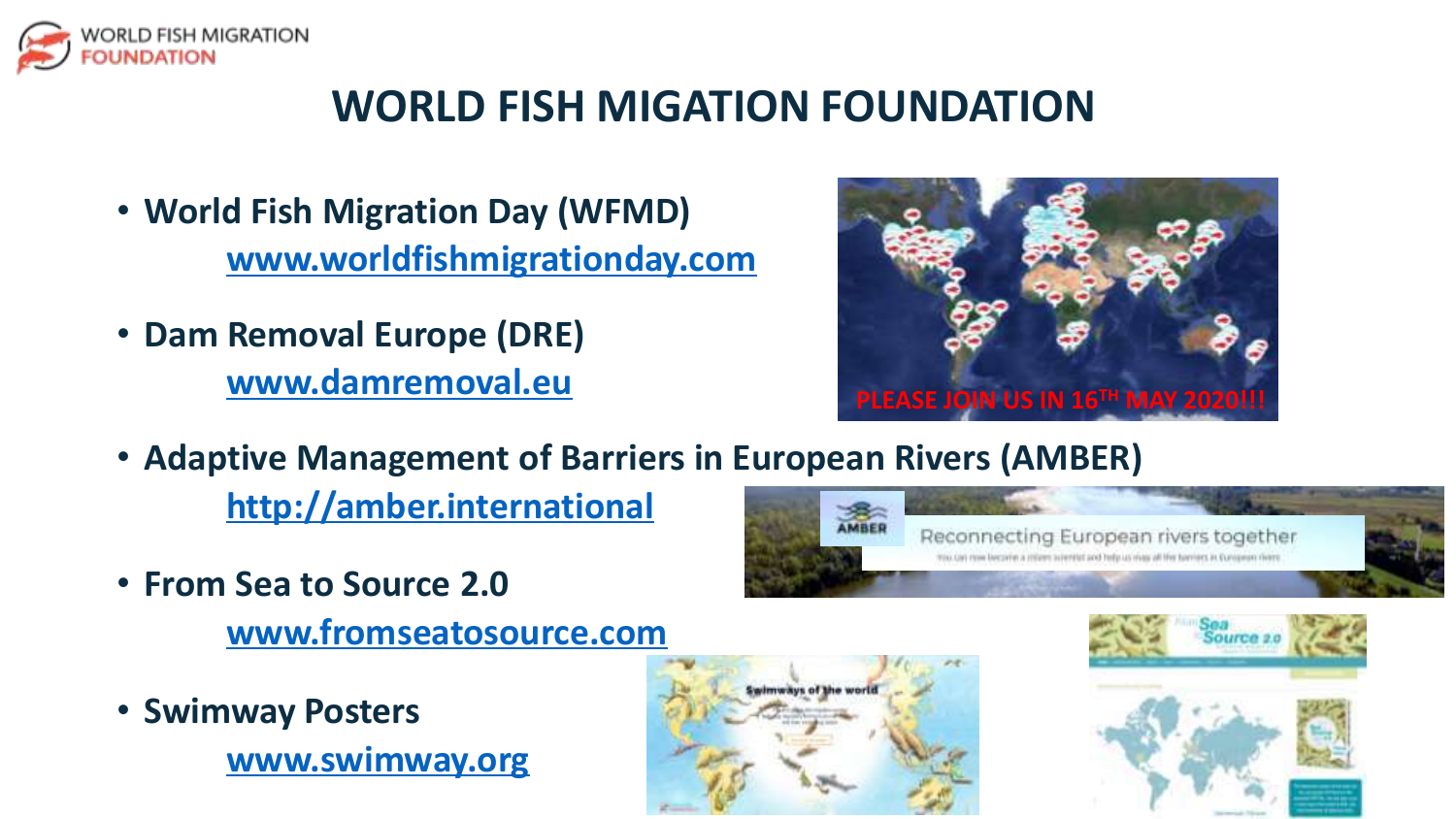*Selune Valley Revival - 5 th DRE International Seminar Rennes 24th September 2019 (France)* 





Source: https://www.americanrivers.org/threats-solutions/restoring-damaged-rivers/dam-removal-map/

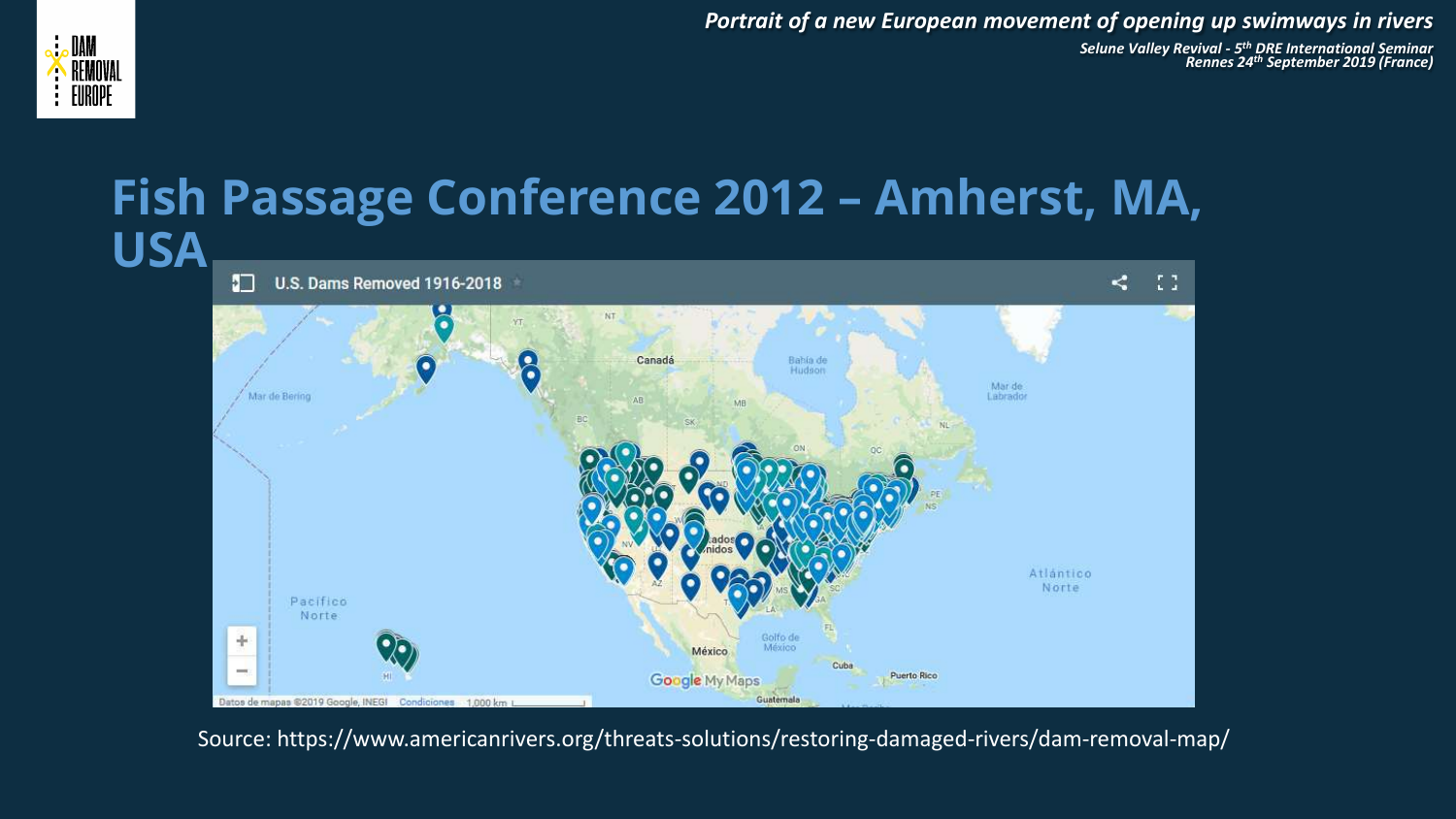

*Selune Valley Revival - 5 th DRE International Seminar Rennes 24th September 2019 (France)* 

#### **How many river barriers are there in Europe? How many have been removed?**

- **European Environmental Agency:** There are currently about **7,000 large dams** in Europe
	- Spain approx. 1,200
	- Turkey approx. 610
	- Norway approx. 364
	- UK approx. 570
- **International Commission on Large Dams (ICOLD): 59,071 dams** data corresponding to registered dams only

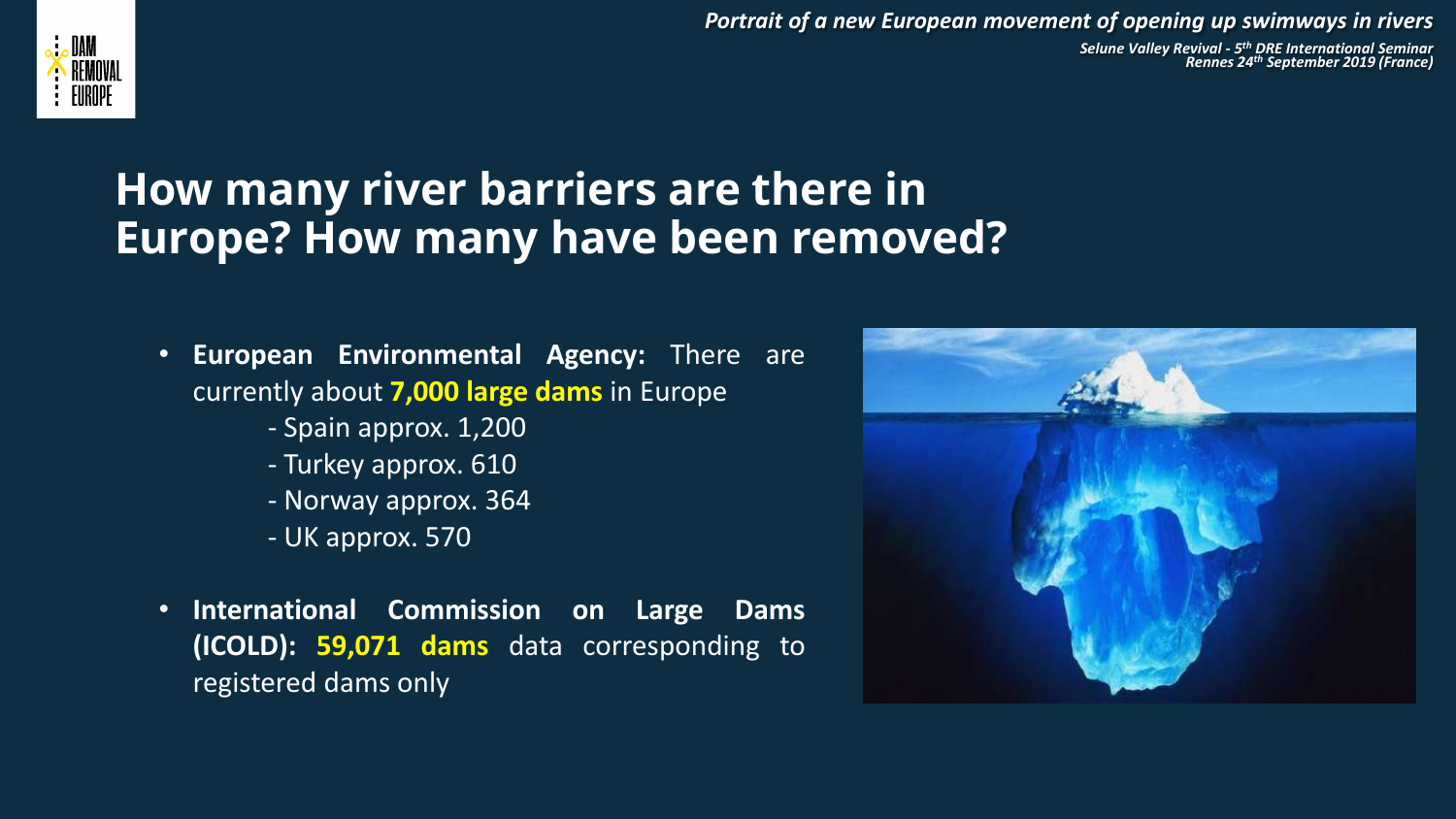

*Selune Valley Revival - 5 th DRE International Seminar Rennes 24th September 2019 (France)* 

## **Dam removals in Europe > 4,500**

|           | <b>FRANCE:</b>     | $\approx 2,300$ |
|-----------|--------------------|-----------------|
|           | <b>SWEDEN:</b>     | $\approx 1,600$ |
|           | <b>FINLAND</b>     | > 500           |
|           | <b>SPAIN:</b>      | > 250           |
|           | UK:                | >150            |
| $\bullet$ | <b>NETHERLANDS</b> | 50              |
|           | <b>ESTONIA</b>     | 10              |
|           | <b>BELGIUM:</b>    | tbd             |
|           | <b>GERMANY:</b>    | tbd             |
|           | SWITZERLAND:       | tbd             |
|           | <b>DENMARK:</b>    | tbd             |



**19** 5 Source: https://www.damremoval.eu/dam-removal-map-europe/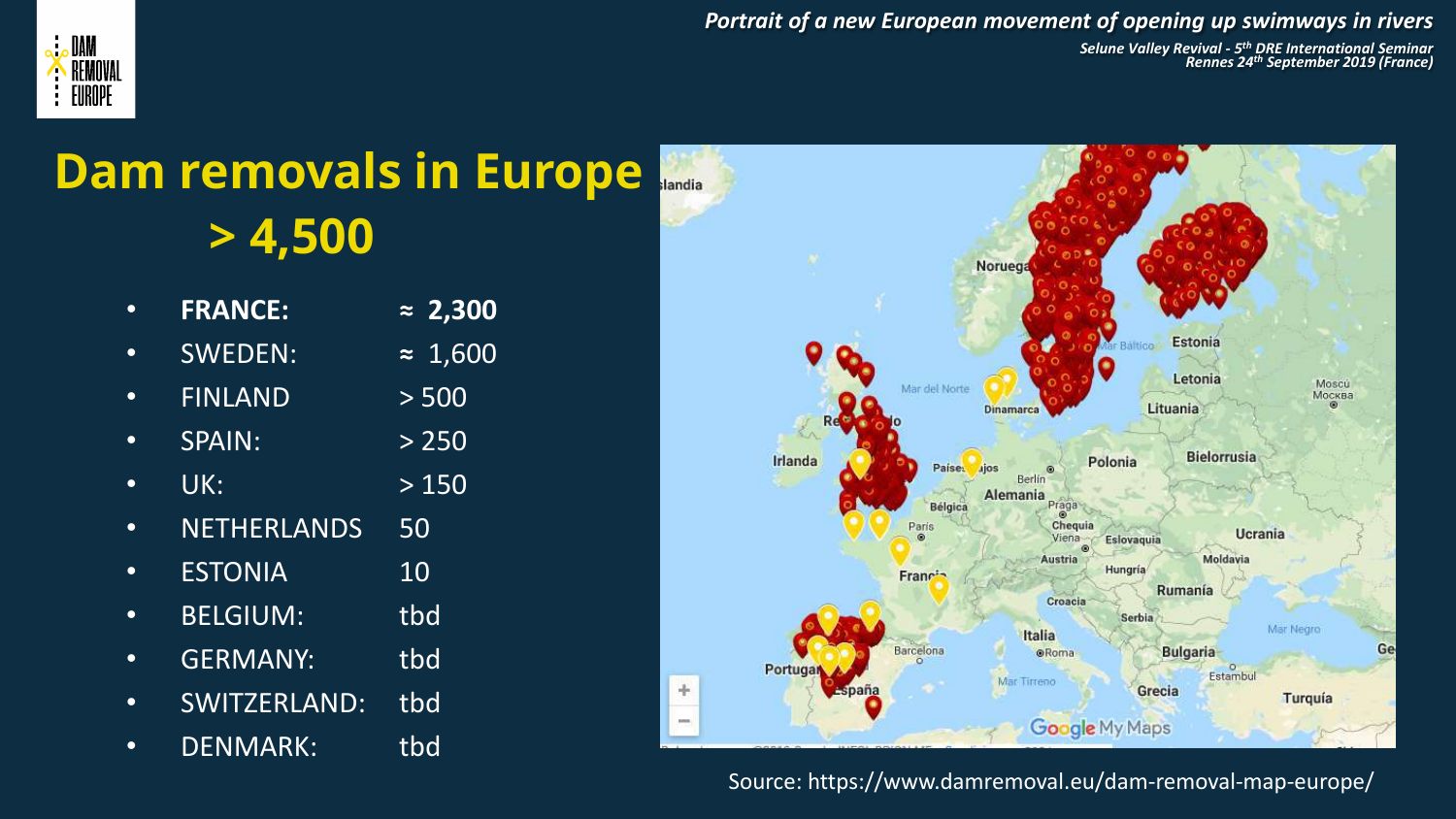*Selune Valley Revival - 5 th DRE International Seminar Rennes 24th September 2019 (France)* 



# **Dam Removal Europe www.damremoval.eu**











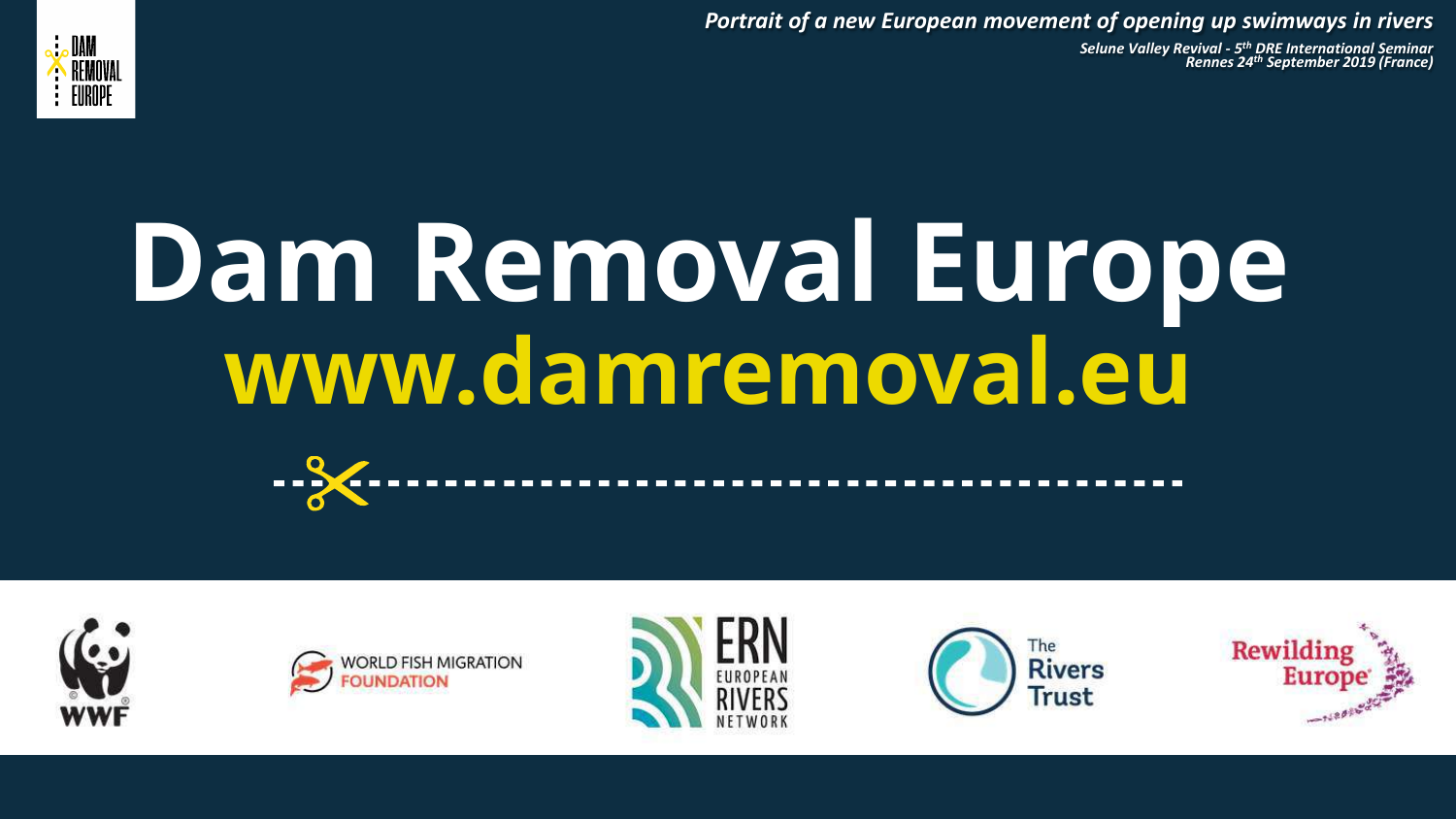#### **JAN** REMOVAL  $\vdots$  EUROPE

# • **Growing Network**

#### **Facilitating information**

- Website
- Newsletters

#### **Sharing knowledge and experiences**

- International seminars
- National seminars

#### **Putting dam removal in policymakers agenda**

- Policy Report(July 2018)

**>1,200!!**

# **News**



only two m



bersman/ Rodolbrand Kamfermont and Meetings

**Selune Valley Revival** 

Selune Valley Revivall, Dam Removat Europe, European



**UPDATE: Vezins Dam Hearty halfway** 

amoved!

Serenarius Westellingen, Conferences and Meetings

Let it Flow! International seminar on dam removal, Estonia



**https://damremoval.eu/**

7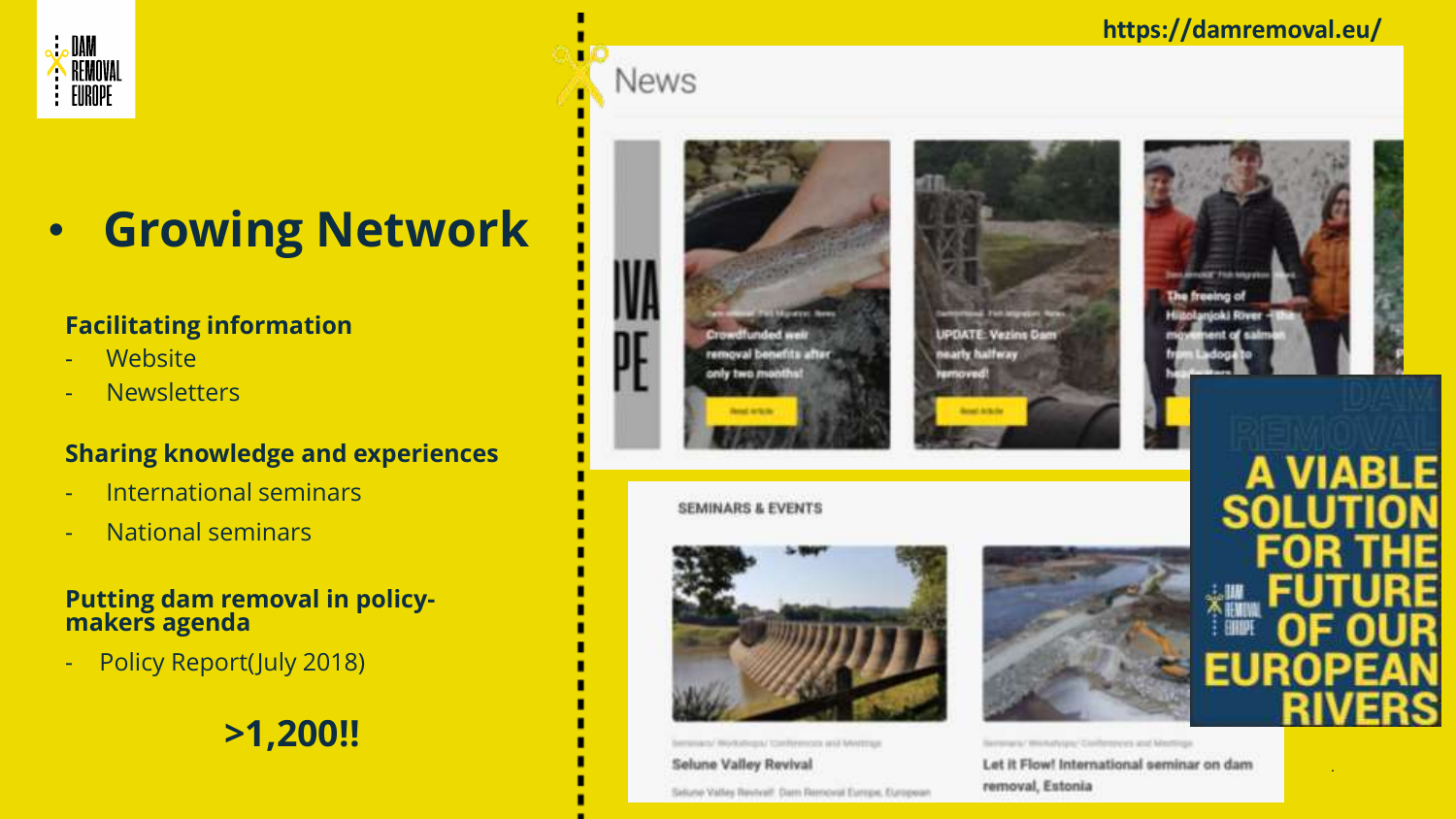

# • **Growing knowledge**

DESEMBALSE

Home

U.S. PRAICAST

Selune

**LEWA** 

THE PROGRAM CRICOMOTRADECTS -

NEWSL ORIGIAATE

Group<br>of<br>stream<br>ecology



#### An ambitious scientific project, unprecedented in Europe

When the concession for the Vezzys and Roche-Qui-Boil hydroclechic dams was not renewed. the French Ministry of the Elwmontent decided that the dams would be removed in 2012. The goal was to restore ecological controlly between the terrestrat and marine habitats. connected by the river basin. This decision came about as a result of the EU water framework directive (WFD). and the French Grenele Environment Forum.

An interdisciplinary ecientific program origoing for 16 years poetore and after dams demanting) has been set up under WHA coordination. Researchers follow the ecologic restoration of the mer in inder to characterize physical, chemical and broogleal processes in place and to support upcoming societal changes. Scales of alony vary from landscape to chemical element

The arm of this program is to get a comparie feedback. and to timig real recommendations for managers concerning rivers restoration.



#### **Vezins Dam removal (France)**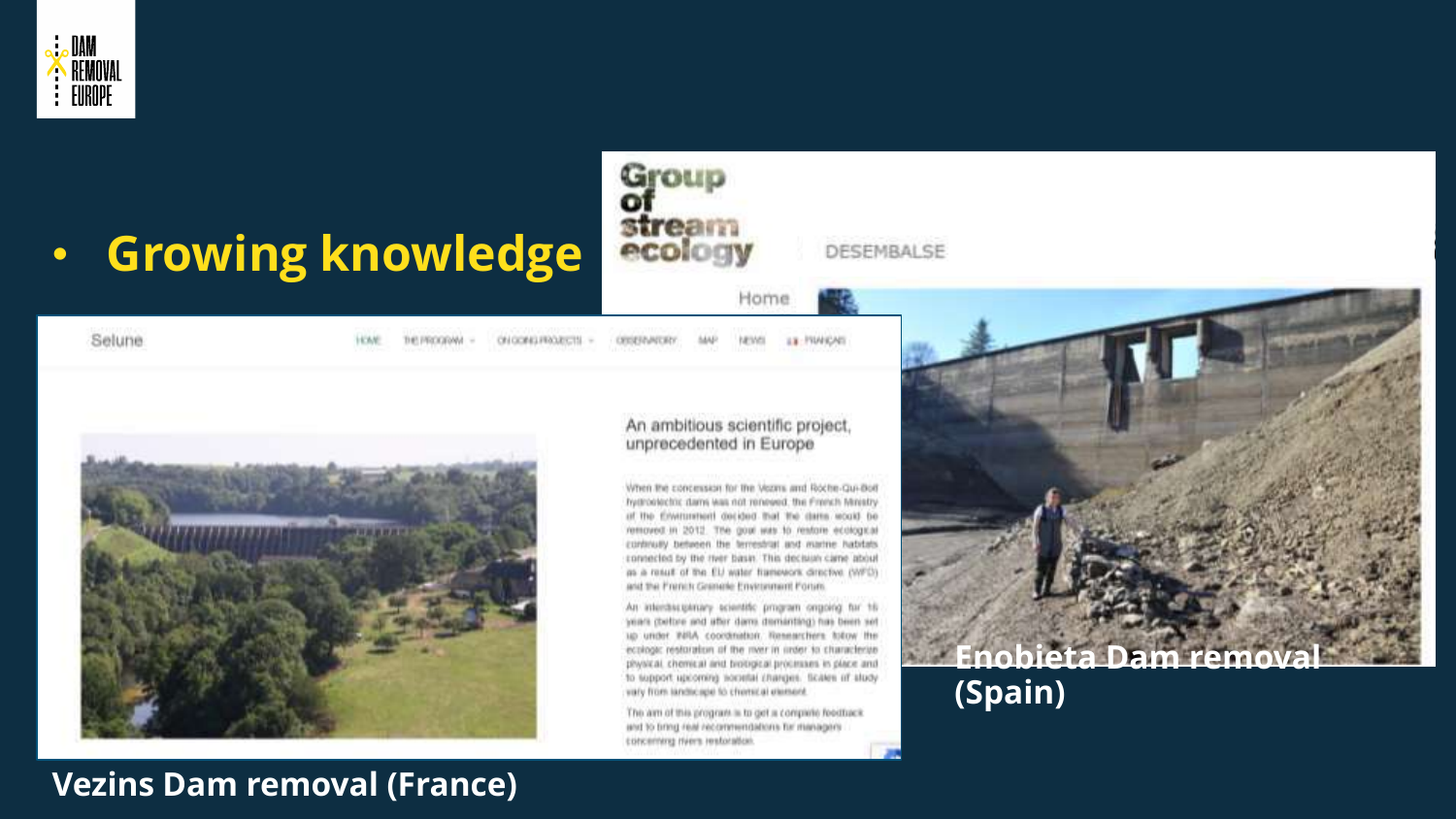

# • **Growing knowledge**

June 15, 2015

Japan's First Dam Removal Site: Ecology & **Engineering of Kuma River** 

**Arase Dam removal, Kuma River (Japan)**

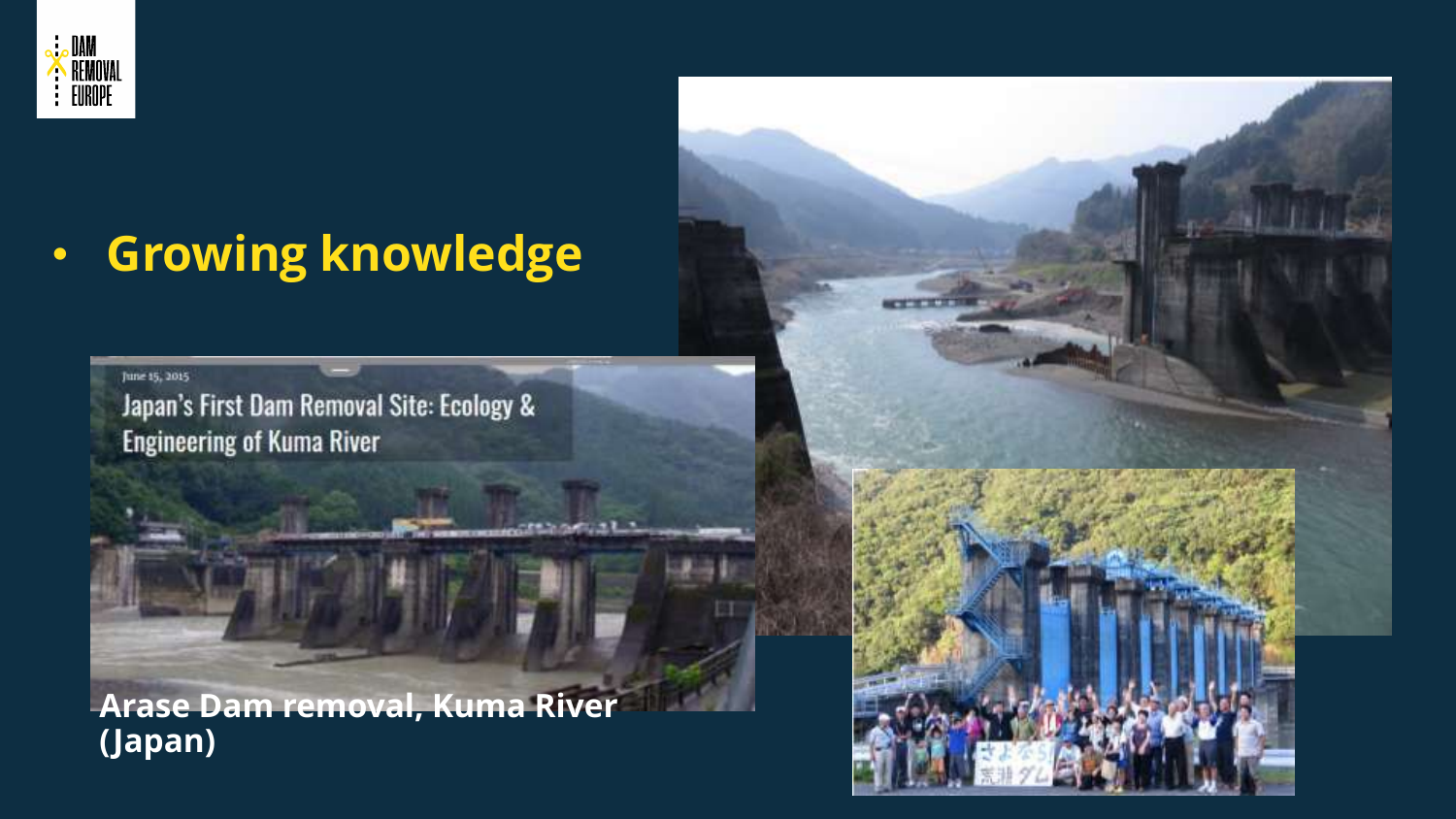

### **Adaptive Management of Barriers in European Rivers**

## • **Growing knowledge**

## **A barrier almost every kilometer**

First indications AMBER project (Horizon2020) after collecting river barrier inventories through all Europe and after 1,000 km of rivers surveyed:

- Over 450,000 records in inventories
- Estimation: 1,000,000 barriers
- **10/3/20** Approx. 1 barrier every kilometer



**19 10**<br>
Source: https://amber.international/european-barrier-atlas/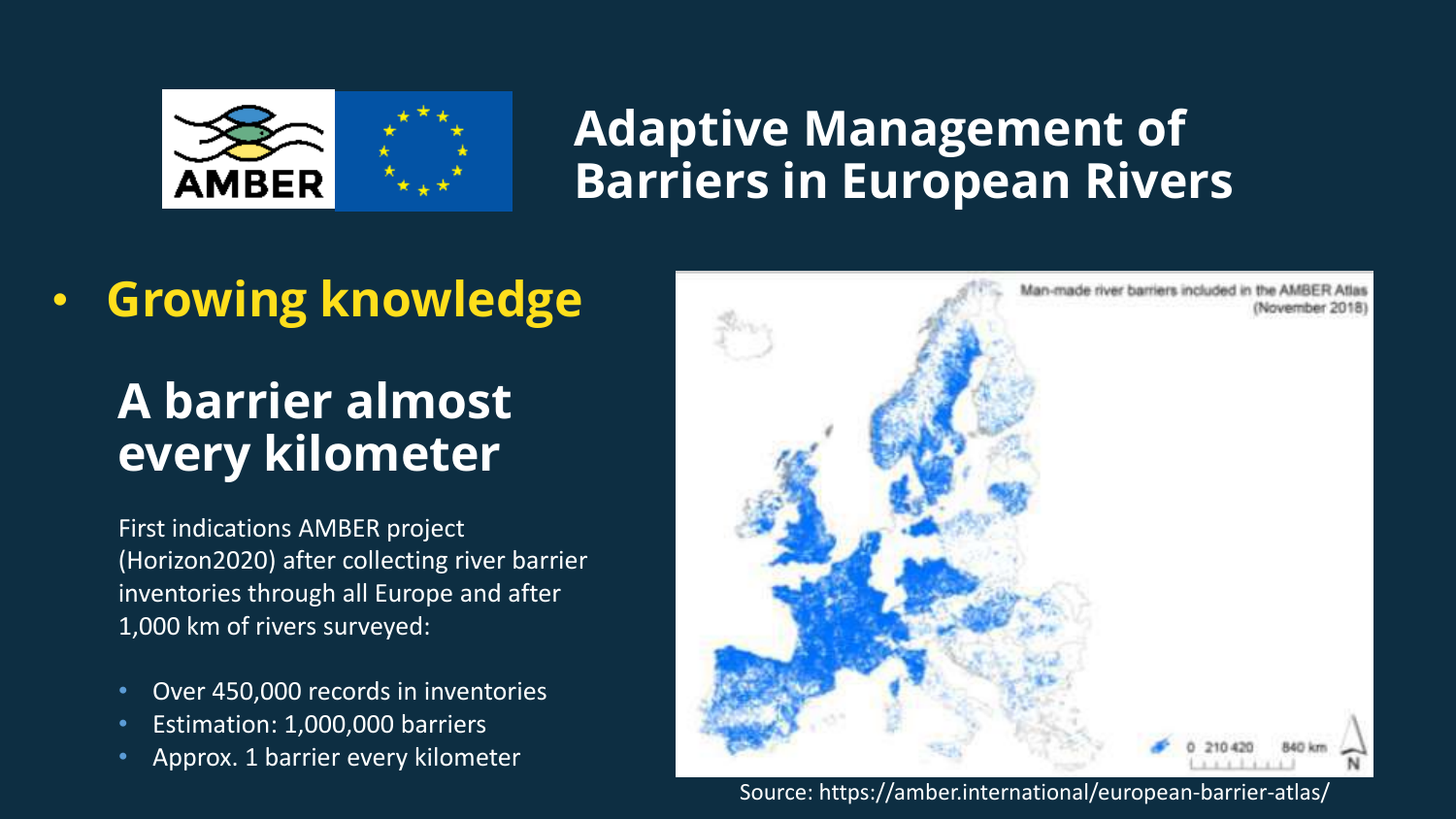

#### • **Growing Outreach** nature MENU V International journal of science Article Published: 08 May 2019 Mapping the world's free-flowing rivers G. Grill<sup>33</sup>, B. Lehner<sup>32</sup>, [...] C. Zarfl SCIENTIFIC **MERRYAN** THE SCIENCES. *SUSTAINABILITY* EDUCATION VIDEO PODCALTS *BUSTAINABILITY* The Downside of Dams: Is the **Environmental Price of Hydroelectric Power Too High?**

#### International edition  $\sim$ Guardian

#### Only a third of world's great rivers remain free flowing, analysis finds

Dams, levees, hydropower and habitat degradation behind fragmentation on huge scale, finds global assessment

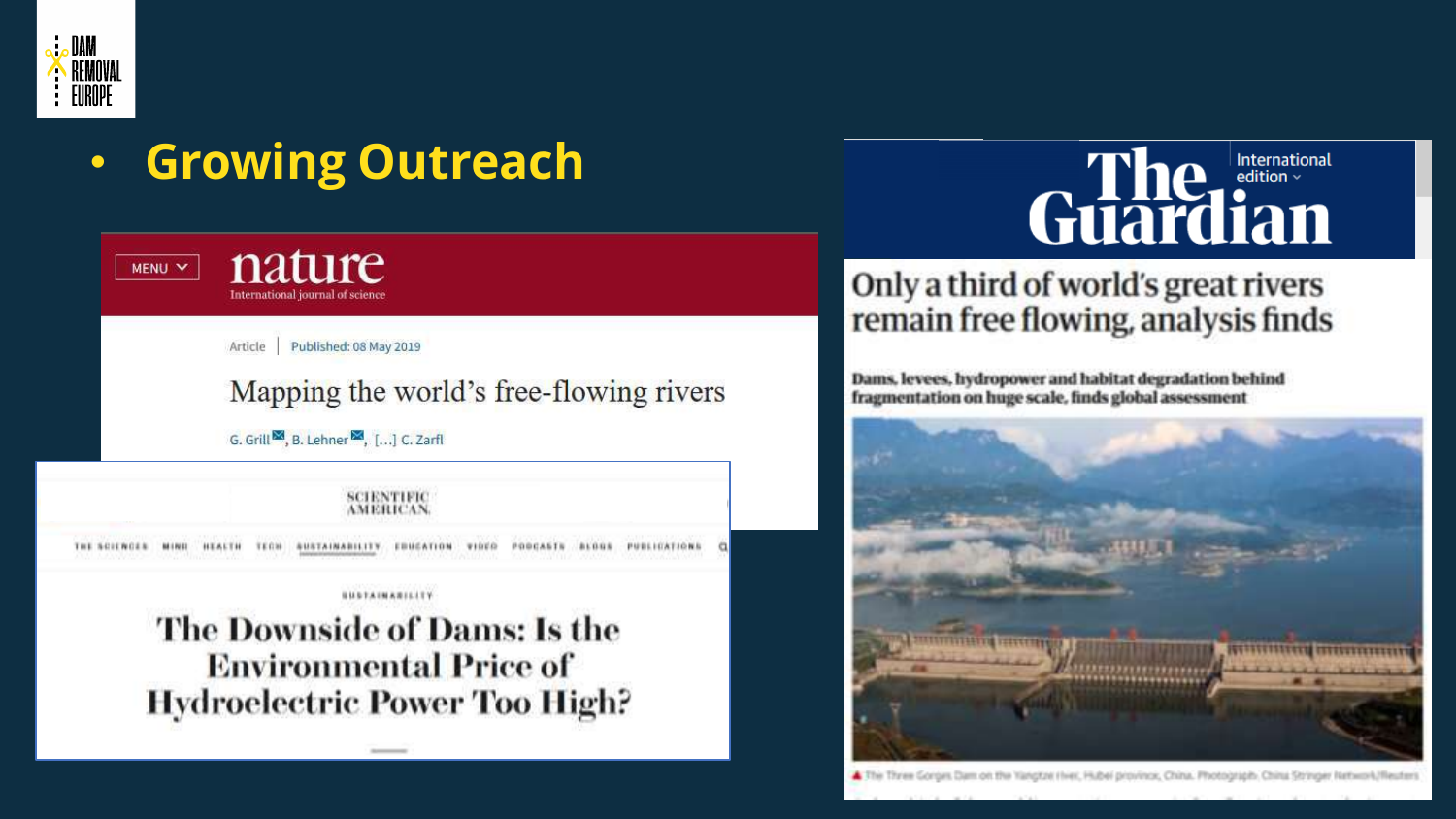

#### **Adaptive Management of Barriers in European Rivers**

## • **Growing Outreach**



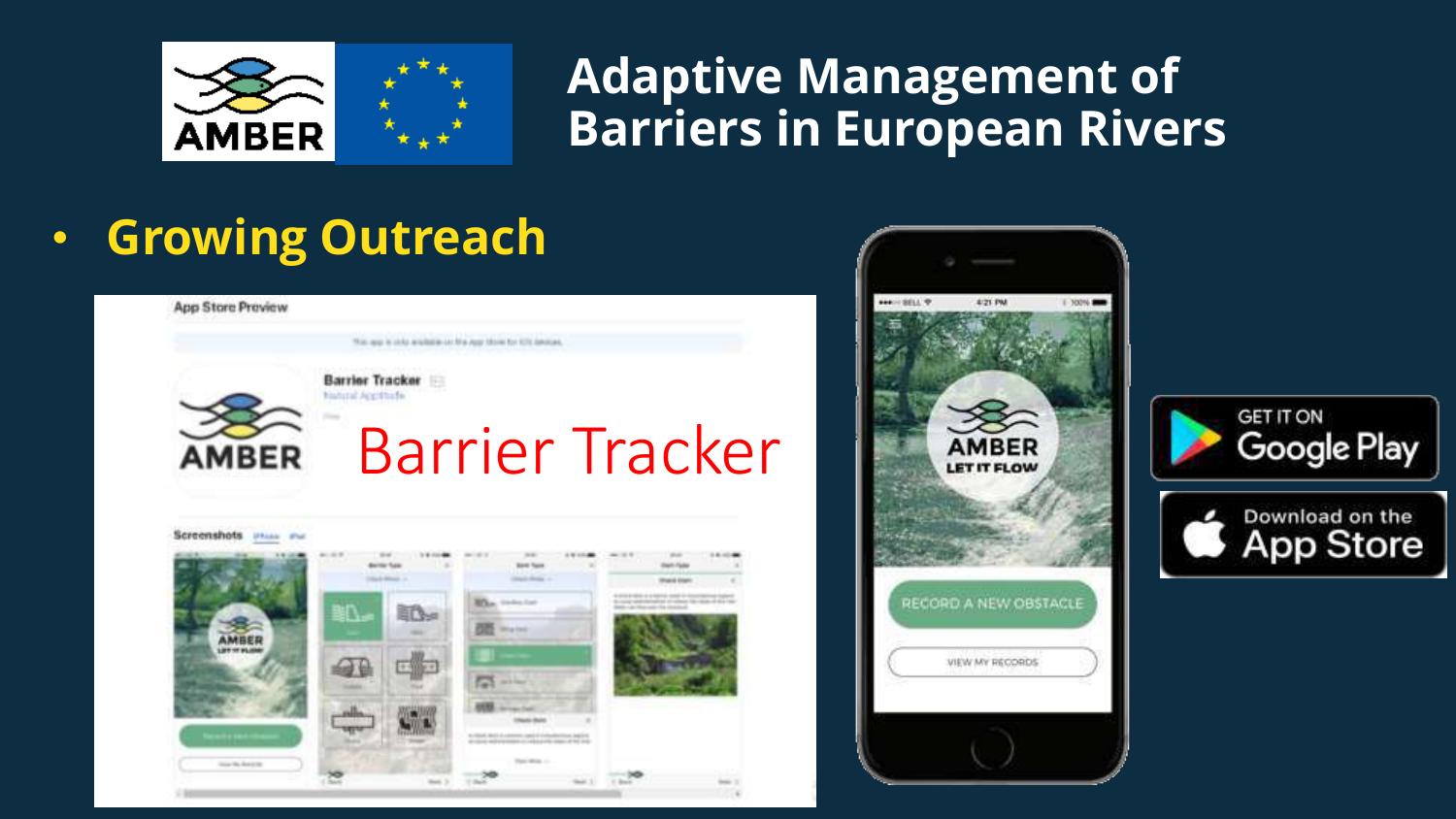# **WORLD FISH MIGRATION DAY**

# **As many types of events as you could imagine**

Kayak trips, boat rides, citizen science programs, school activities, museum



**Connecting fish, rivers and people!**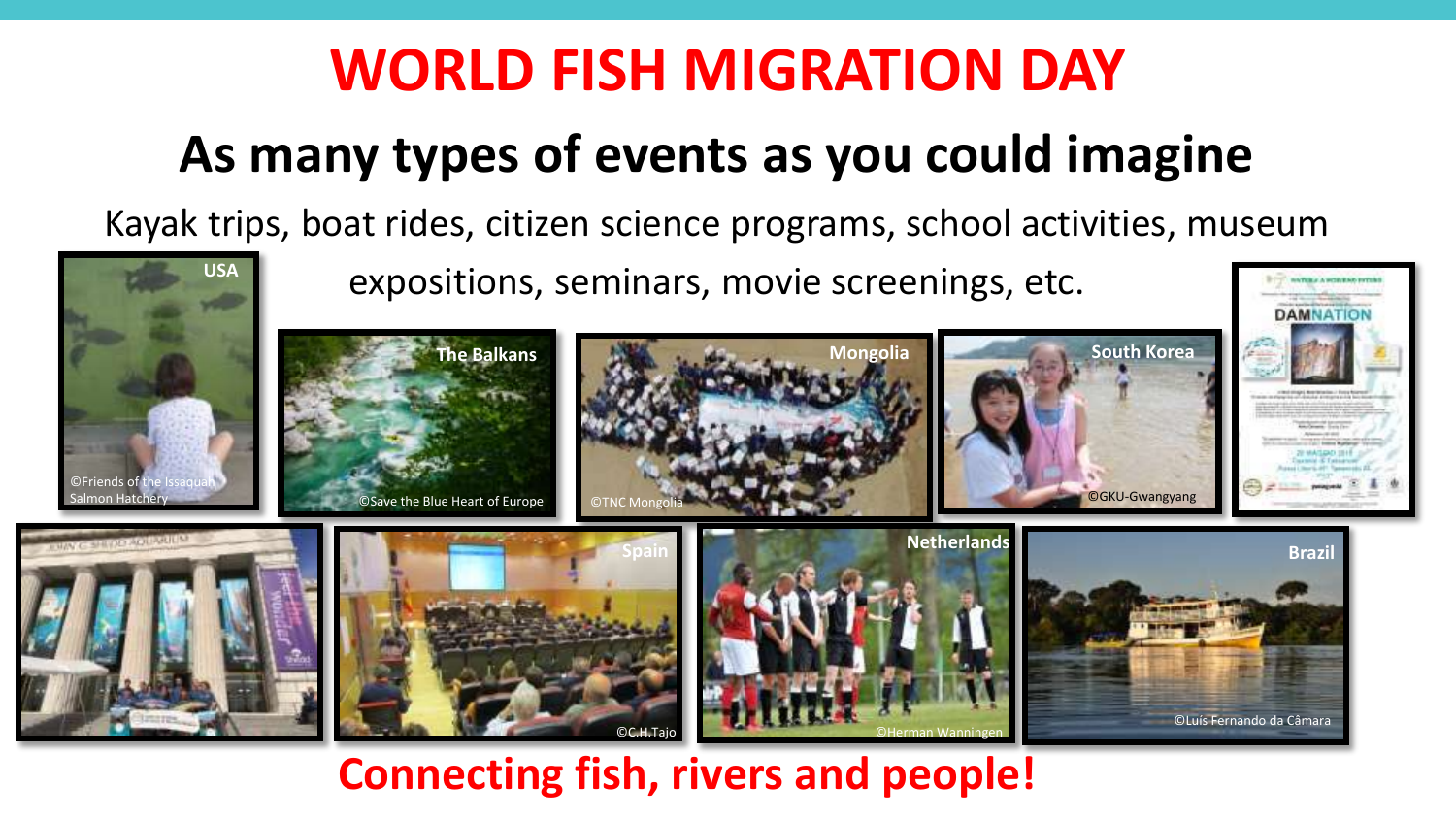

**South America Hub**



**Europe Hub**

**Asia Hub**

**Oceania Hub**



**WFMD2018: 570 events worldwide!**